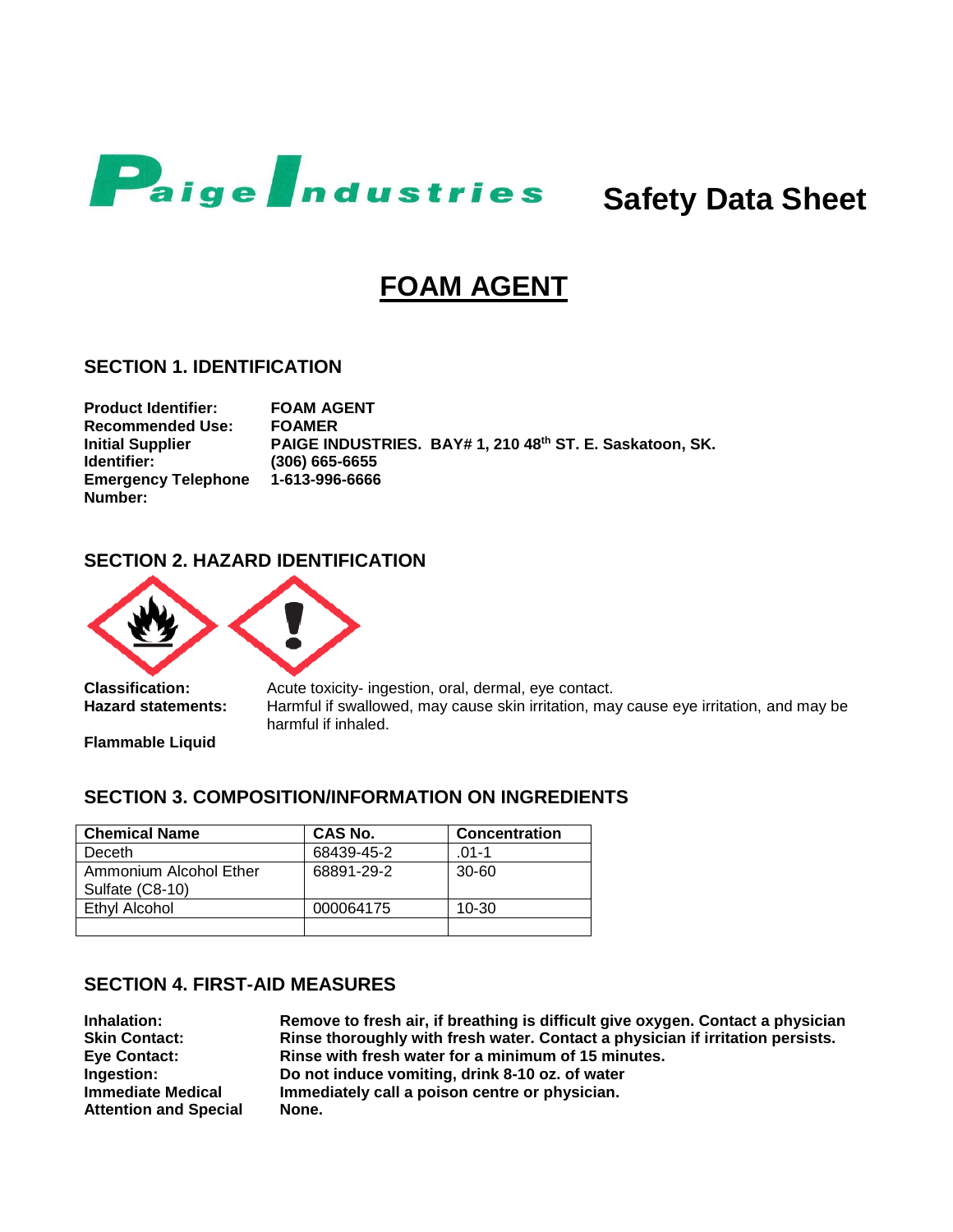# **SECTION 5. FIRE-FIGHTING MEASURES**

| <b>Extinguishing Media</b>   |                                                                              |
|------------------------------|------------------------------------------------------------------------------|
| <b>Suitable</b>              | Foam, water spray, CO2                                                       |
| <b>Extinguishing</b>         |                                                                              |
| Media:                       |                                                                              |
| Unsuitable                   | Not applicable.                                                              |
| <b>Extinguishing</b>         |                                                                              |
| Media:                       |                                                                              |
| <b>Specific Hazards</b>      | May emit toxic fumes under fire conditions. May release ignitable fumes when |
| Arising from the             | heated.                                                                      |
| <b>Product:</b>              |                                                                              |
| <b>Special Protective</b>    | <b>Refer to Section 8.</b>                                                   |
| <b>Equipment and</b>         |                                                                              |
| <b>Precautions for Fire-</b> |                                                                              |
| <b>Fighters:</b>             |                                                                              |

### **SECTION 6. ACCIDENTAL RELEASE MEASURES**

**Methods for Containment and Cleaning Up: Put on protective equipment (section 8). Stop leak if safe to do so. Ventilate enclosed areas. Absorb with an inert material and place in appropriate waste disposal container. Finish cleaning by spreading water on contaminated surface. Dispose of according to regulatory requirements.**

### **SECTION 7. HANDLING AND STORAGE**

**Precautions for Safe Handling: Avoid inhalation, skin and eye contact. Do not ingest. Conditions for Safe Storage: Keep container closed and away from heat and flame. Store in a cool, dry, well ventilated area.**

### **SECTION 8. EXPOSURE CONTROLS/PERSONAL PROTECTION**

#### **Control Parameters**

| <b>Chemical Name</b> | <b>ACGIH® TLV®</b> |             | <b>OSHA PEL</b> |             |
|----------------------|--------------------|-------------|-----------------|-------------|
|                      | <b>TWA</b>         | <b>STEL</b> | <b>TWA</b>      | <b>STEL</b> |
| <b>Ethyl Alcohol</b> | $1000$ ppm         |             |                 |             |
|                      |                    |             |                 |             |

#### **Notes**

| <b>Appropriate Engineering</b> | Local general exhaust recommended.               |
|--------------------------------|--------------------------------------------------|
| <b>Controls:</b>               |                                                  |
| <b>Individual Protection</b>   |                                                  |
| Measures:                      |                                                  |
| <b>Eye/Face Protection:</b>    | Chemical safety goggles or face shield.          |
| <b>Skin Protection:</b>        | Cover all or apron.                              |
| <b>Respiratory Protection:</b> | NIOSH respirator with organic vapour cartridges. |
|                                |                                                  |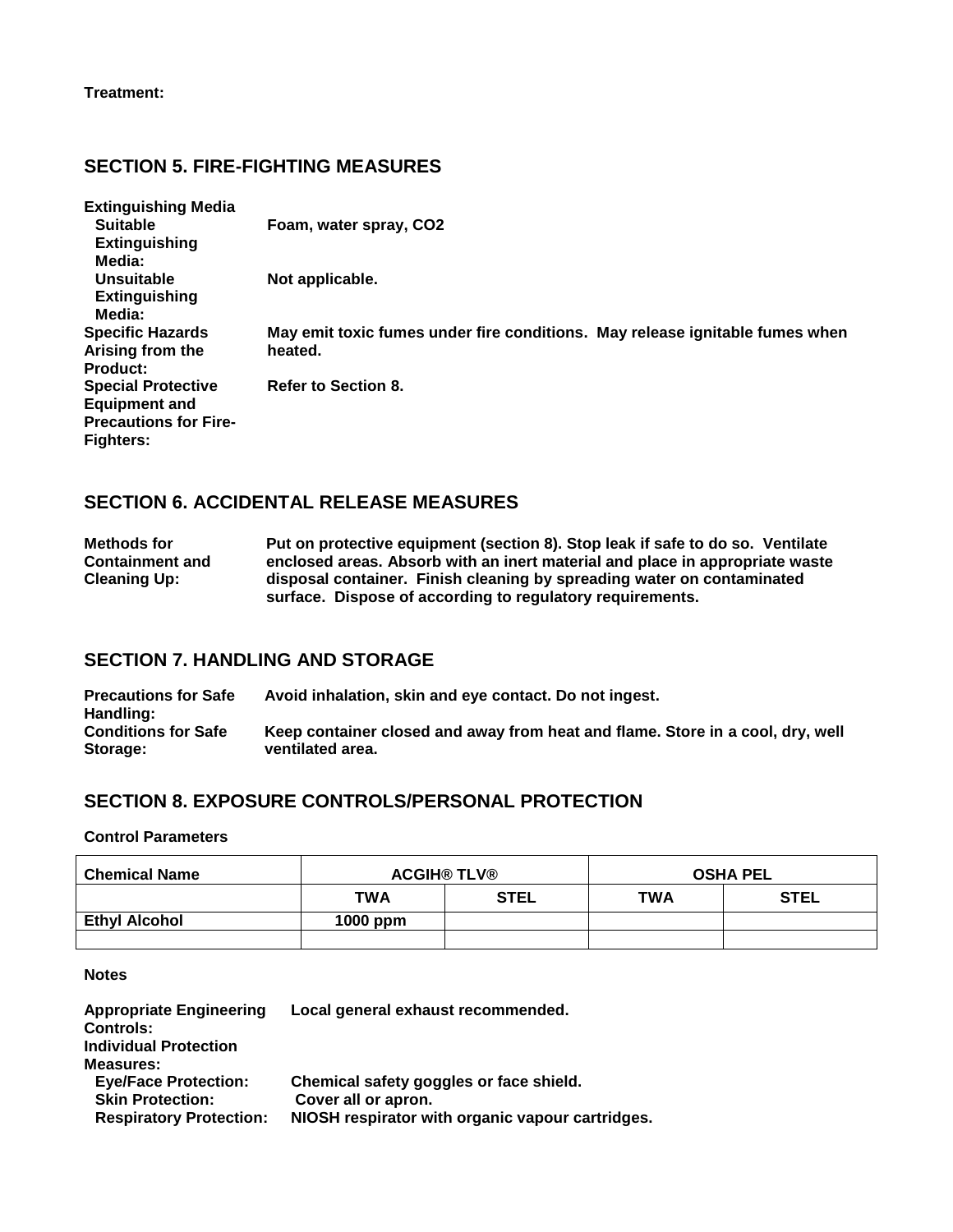# **SECTION 9. PHYSICAL AND CHEMICAL PROPERTIES**

| Appearance:                   | <b>Amber liquid</b>                        |
|-------------------------------|--------------------------------------------|
| Odour:                        | Alcohol odor                               |
| <b>Odour Threshold:</b>       | 100ppm                                     |
| pH:                           | 7                                          |
| <b>Freezing Point:</b>        | -35 C                                      |
| <b>Initial Boiling Point</b>  | 85 C                                       |
| and Boiling Range:            |                                            |
| <b>Flash Point:</b>           | 28 C using Pensky Martens closed cup test. |
| <b>Evaporation Rate:</b>      | 1.7                                        |
| <b>Flammability (solid,</b>   | Yes                                        |
| gas):                         |                                            |
| <b>Upper and Lower</b>        | 19                                         |
| <b>Flammability or</b>        | 3.3                                        |
| <b>Explosive Limit:</b>       |                                            |
| <b>Vapour Pressure:</b>       | Less than 43mm Hg $@$ 20C                  |
| <b>Vapour Density:</b>        | 1.6                                        |
| $\text{(air = 1)}$            |                                            |
| <b>Relative Density:</b>      | Not available                              |
| (water = $1$ )                |                                            |
| <b>Solubility in Water:</b>   | <b>Easily mixes</b>                        |
| <b>Solubility in Other:</b>   | Not available                              |
| Liquids                       |                                            |
| <b>Partition Coefficient,</b> | Not available                              |
| n-Octanol / Water:            |                                            |
| (Log Kow)                     |                                            |
| <b>Auto-ignition</b>          | 363 C                                      |
| Temperature:                  |                                            |
| <b>Decomposition</b>          | Not available                              |
| Temperature:                  |                                            |

# **SECTION 10. STABILITY AND REACTIVITY**

| <b>Reactivity:</b>          | <b>None</b>                                                         |
|-----------------------------|---------------------------------------------------------------------|
| <b>Chemical Stability:</b>  | Yes                                                                 |
| <b>Possibility of</b>       | <b>No</b>                                                           |
| <b>Hazardous Reactions:</b> |                                                                     |
| <b>Conditions to Avoid:</b> | Do not expose to strong oxidizers, perchloric acid or strong bases. |
| Incompatible                | <b>Oxidizing agents</b>                                             |
| <b>Materials:</b>           |                                                                     |
| <b>Hazardous</b>            | Hydrogen sulfide                                                    |
| <b>Decomposition</b>        |                                                                     |
| <b>Products:</b>            |                                                                     |

# **SECTION 11. TOXICOLOGICAL INFORMATION**

**Likely Routes of Exposure**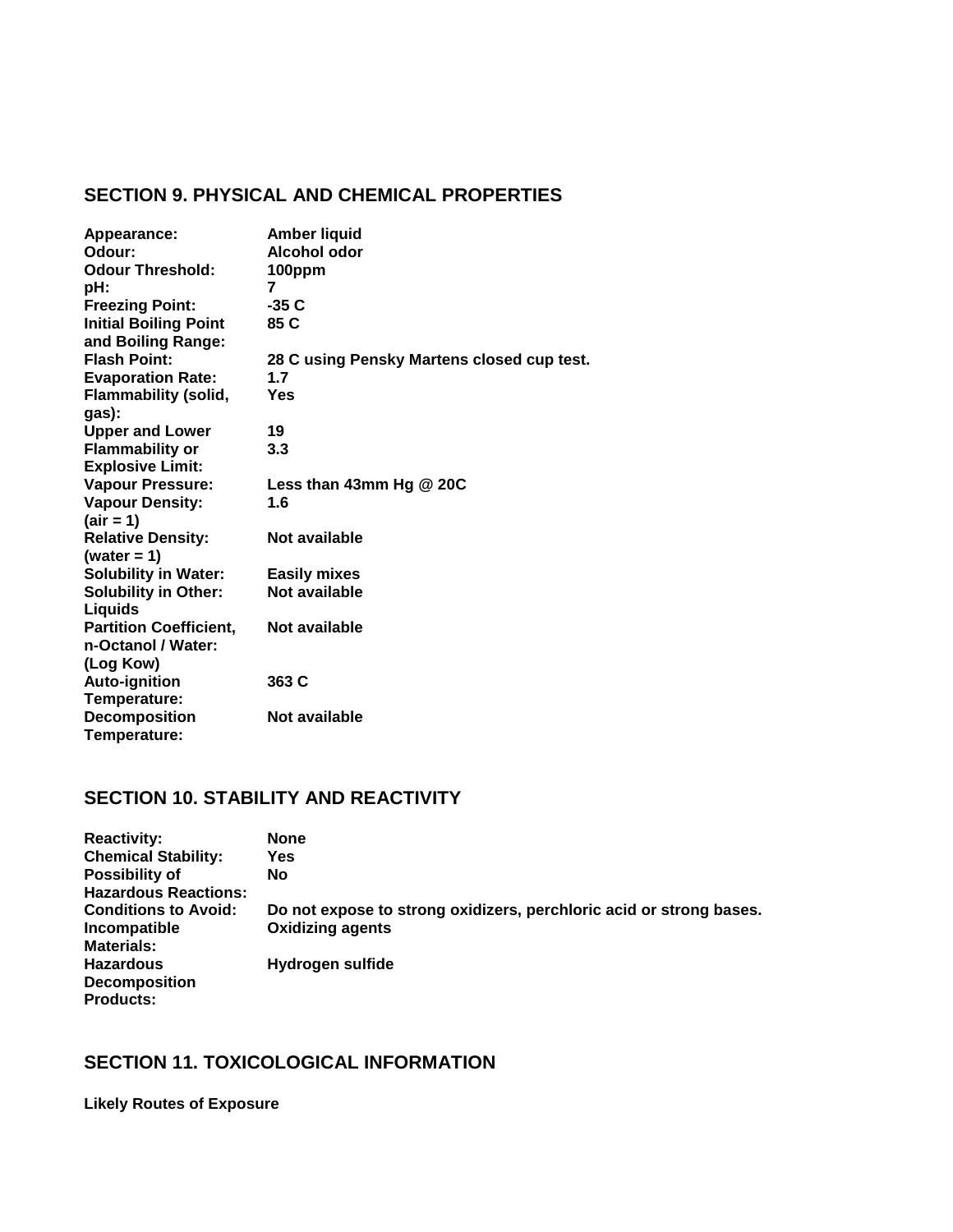| <b>Acute Toxicity:</b>                                                               |                                                                              |                                                    |             |               |  |
|--------------------------------------------------------------------------------------|------------------------------------------------------------------------------|----------------------------------------------------|-------------|---------------|--|
| <b>Skin Corrosion /</b><br>Irritation:                                               | Prolonged or repeated contact to skin may cause dermatitis.                  |                                                    |             |               |  |
| Serious Eye Damage /<br>Irritation:                                                  |                                                                              | May cause severe eye irritation.                   |             |               |  |
| <b>STOT (Specific Target)</b><br><b>Organ Toxicity) -</b><br><b>Single Exposure:</b> | None known.                                                                  |                                                    |             |               |  |
| <b>Aspiration Hazard:</b>                                                            | Exposure to high vapour concentrations may cause headache and nausea.        |                                                    |             |               |  |
| <b>STOT (Specific Target)</b>                                                        | Repeated inhalation or ingestion may cause central nervous system depression |                                                    |             |               |  |
| <b>Organ Toxicity) -</b>                                                             |                                                                              | and gastrointestinal disturbances.                 |             |               |  |
| <b>Repeated Exposure:</b>                                                            |                                                                              |                                                    |             |               |  |
| <b>Respiratory and/or</b>                                                            |                                                                              | Repeated chronic exposure may cause sensitization. |             |               |  |
| <b>Skin Sensitization:</b>                                                           |                                                                              |                                                    |             |               |  |
| <b>Carcinogenicity:</b>                                                              | None known                                                                   |                                                    |             |               |  |
| <b>Chemical Name</b>                                                                 |                                                                              | <b>LC50</b>                                        | LD50 (oral) | LD50 (dermal) |  |

| <b>UIEIIIUAI NAIIIE</b>                          | Lvju                  | LDJU (UI AI)     | LDJU (UCHIJAH |
|--------------------------------------------------|-----------------------|------------------|---------------|
| <b>Deceth</b>                                    | Not available         | 5100 mg/Kg [Rat] | Not available |
| <b>Ammonium Alcohol Ether</b><br>Sulfate (C8-10) | Not available         | 15000mg/Kg [Rat] | Not available |
| <b>Ethyl Alcohol</b>                             | 31623ppm [Rat]4 hours | 7000mg/Kg [Rat]  | Not available |
|                                                  |                       |                  |               |

| <b>Reproductive Toxicity:</b> |                |
|-------------------------------|----------------|
| Development of                | Not available. |
| Offspring:                    |                |
| <b>Sexual Function and</b>    | Not available. |
| <b>Fertility:</b>             |                |
| Effects on or via             | Not available. |
| Lactation:                    |                |
| <b>Germ Cell</b>              | Not available. |
| <b>Mutagenicity:</b>          |                |
| <b>Interactive Effects:</b>   | Not available. |
|                               |                |

# **SECTION 12. ECOLOGICAL INFORMATION**

| <b>Ecotoxicity:</b>      | Not Available.                                                |
|--------------------------|---------------------------------------------------------------|
| <b>Persistence and</b>   | Not Available.                                                |
| Degradability:           |                                                               |
| <b>Bioaccumulative</b>   | This material is not expected to significantly bioaccumulate. |
| <b>Potential:</b>        |                                                               |
| <b>Mobility in Soil:</b> | Not Available.                                                |
| <b>Other Adverse</b>     | Not Available.                                                |
| Effects:                 |                                                               |

# **SECTION 13. DISPOSAL CONSIDERATIONS**

**Disposal Methods: In accordance with federal, provincial and municipal environmental regulations.**